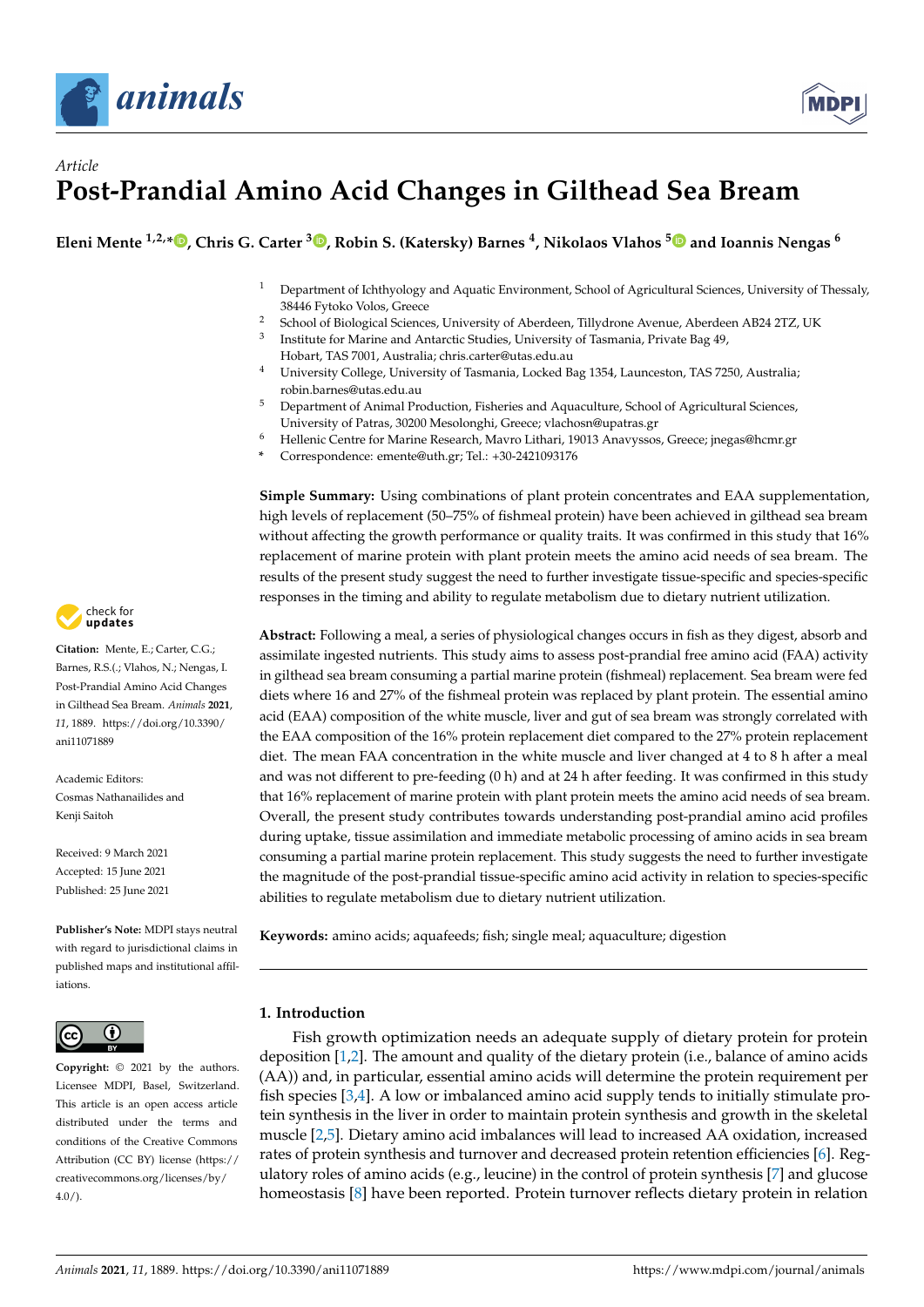to how closely it matches quantitative and qualitative amino acid requirements [\[2,](#page-10-1)[9,](#page-10-8)[10\]](#page-10-9). Protein turnover is clearly of central importance to growth, but only a few studies on fish have investigated protein turnover, protein synthesis and protein degradation in relation to dietary modification and the effect of replacing fishmeal protein [\[11–](#page-10-10)[14\]](#page-10-11). Essential and non-essential amino acids appeared synchronously in the plasma in juvenile rainbow trout (*Oncorhynchus mykiss*) fed a fishmeal diet, while the appearance was less synchronized in fish fed a plant meal diet [\[15\]](#page-10-12).

Since protein is a costly ingredient in today's aquafeeds, the determination of dietary amino acid profiles that correctly meet the protein requirement and minimize dietary protein will allow for the optimization of amino acid intake for protein synthesis and their use for energy and other purposes. Thus, this is a vital topic for further research. Considerable knowledge from growth experiments exists about the use of alternative protein sources derived from agriculture production such as corn gluten, extruded pea, lupin, rapeseed and soybean meals as well as consideration of organic and certified ingredients in sea bream aquafeeds [\[14,](#page-10-11)[16](#page-10-13)[–19\]](#page-10-14). However, still little is known about amino acid requirements and amino acid uptake patterns under different dietary plant protein sources and when proteins from different sources are mixed.

Following a meal, a series of physiological changes occurs in animals as they digest, absorb and assimilate ingested nutrients [\[20\]](#page-10-15). Changes in free amino acid levels after a meal have been used as a criterion to determine amino acid requirements, based on the hypothesis that the free concentration of an individual amino acid will remain low until its requirements are met [\[3\]](#page-10-2). Post-prandial concentrations of free amino acids (FAA) in farmed fish have been intensively studied [\[2,](#page-10-1)[15,](#page-10-12)[21–](#page-10-16)[27\]](#page-11-0) and are influenced by nutritional factors including feed intake and diet composition. Nevertheless, there are no studies that have compared the combined effects of dietary protein and time after feeding on sea bream free amino acid levels in vivo.

In a previous experiment, Carter et al. [\[14\]](#page-10-11) showed that neither protein synthesis rates nor the capacity for protein synthesis were affected by the protein source in sea bream fed diets that contained 63, 55 and 50% fishmeal with 16 and 27% of the fishmeal protein replaced by plant protein in the 55 and 50% fishmeal diets. However, there is a postprandial nutritional response in the tissues since liver and white muscle rates of protein synthesis were significantly higher at 4–8 h after feeding in comparison to the pre-feeding rates (0 h) and at 24 h and 48 h after feeding. Gomez-Requeni et al. [\[28\]](#page-11-1) demonstrated that plant proteins in comparison to animal proteins alter FAA pools. Santigosa et al. [\[29\]](#page-11-2) showed that plant proteins changed the time of the peak of the digestive enzyme activity in sea bream.

Thus, the present study was conducted to investigate time after feeding combined with the effect of different protein sources on tissue amino acid levels in gilthead sea bream (*Sparus aurata* L.). In addition, this study assesses post-prandial amino acid levels of sea bream fed a marine protein and a plant protein single meal.

## **2. Materials and Methods**

#### *2.1. Experiment Setup and Operation*

The experiments were performed at the Institute of Aquaculture, Hellenic Centre for Marine Research, in Athens, Greece. Care and use of animals were approved by the University of Thessaly Departmental Aquatic Animal Ethics Committee (approval number: 003-23/03/2011) and complied with the national guidelines and Directive 2010/63/EU. Sea bream were chosen as they represent a valuable marine carnivorous fish species with a high dietary protein requirement. One hundred and eighty gilthead sea bream (*Sparus aurata*) were stocked in nine cages, three per dietary treatment. Experimental net cages were 2 m<sup>3</sup> (1  $\times$  2  $\times$  1 m deep) and were suspended in a concrete raceway supplied continuously with filtered seawater. Fish were fed ad libitum by hand 3 times daily at 09:00, 12:00 and 15:00. Three isonitrogenous diets (45% protein) were produced at the Fish Nutrition and Pathology Laboratory, Institute of Aquaculture (Hellenic Centre for Marine Research) in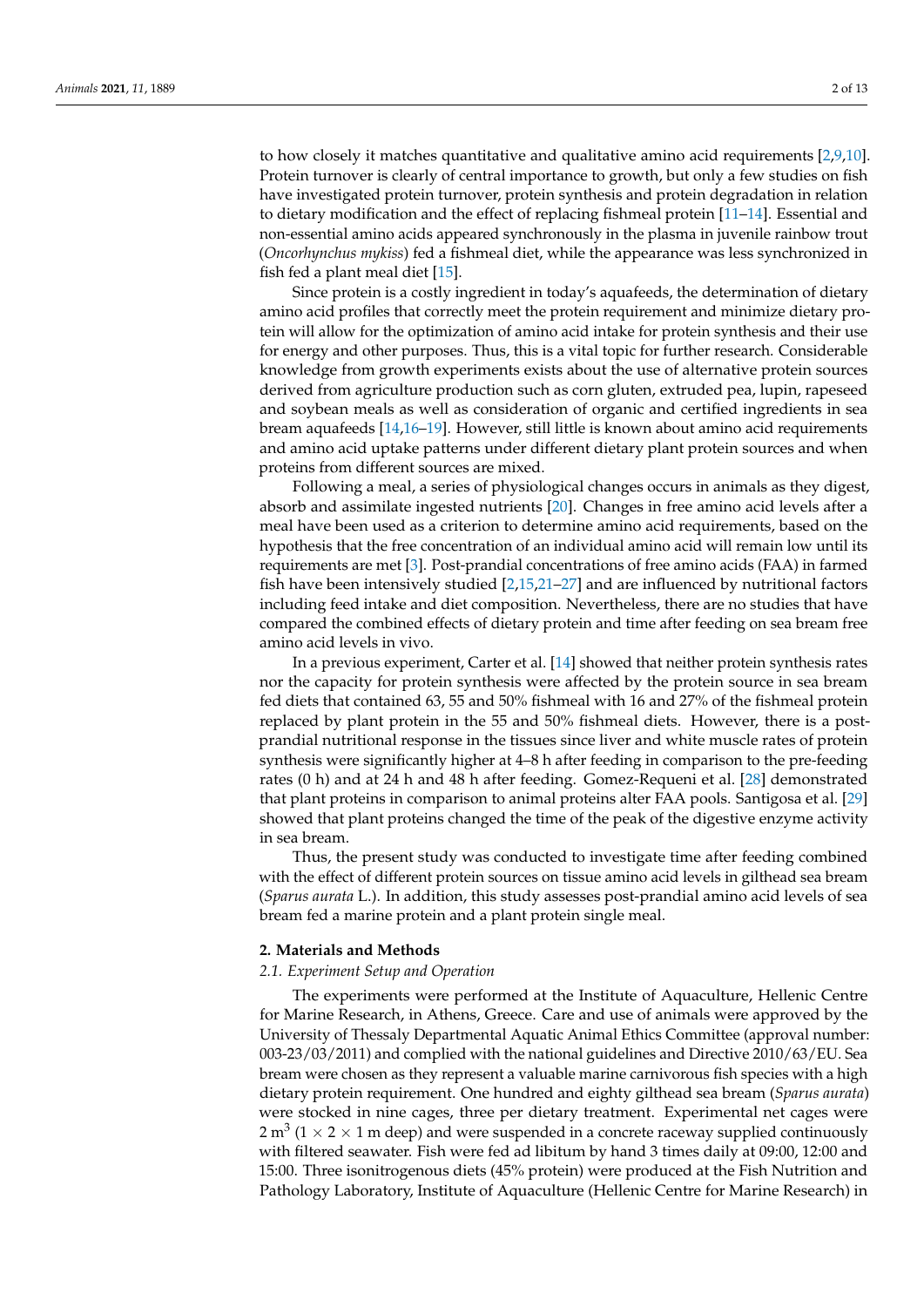Athens, Greece. The composition of the diets was described earlier by Carter et al. [\[14\]](#page-10-11); briefly, three isonitrogenous (45% crude protein) diets were formulated. One fishmeal, high-marine protein diet (ORG) was used containing a 100% sustainable certified Peruvian fishmeal (63%), fish oil (9%) and organic wheat (26.5). One laboratory diet (LAB) containing soybean (10% plant protein) to replace approximately 16% of the marine fishmeal protein, fish oil (9%) and wheat (25.2%) was used. A third diet (COM) containing soybean (16%) and corn gluten protein (7.5%) to replace approximately 27% of the marine fishmeal protein, fish oil (14%) and wheat (11.7%) was used. The organic ingredients follow the organic rules and organic certification, and hence the fishmeal used comes from sustainable certified fisheries. Organic wheat is different from non-organic wheat only in the farming method and not in the crop's nutritional value.

At the start of the experiment, fish were fasted for 48 h. A group of nine fish  $(63 \pm 3.67$  g average weight), one fish per cage, three fish from each dietary treatment, was removed, sacrificed and used as the pre-feeding  $t = 0$  h group for measurements of the free amino acid (FAA) concentrations. The remaining sea bream were fed the three experimental diets. Groups of 9 fish per diet were randomly selected and were removed at 4 h, 8 h and 24 h after feeding. Each fish was individually netted and removed randomly from all the three cages. Wild sea bream of similar size were collected by a local fisherman for tissue amino acid analysis and comparisons. All sea bream were sacrificed by anesthesia overdose (phenoxyethanol), wet weight was measured, liver, gut and white muscle tissues were rapidly dissected out and samples were weighed, frozen in liquid nitrogen and stored in a −80 ◦C freezer until analysis.

Liver and white muscle free amino acid levels were measured before feeding and at three times after feeding following a single meal in relation to the effect of partial fishmeal replacement. The amino acid composition of the tissue samples was measured using the method outlined in Lyndon et al. [\[22\]](#page-11-3) and Mente et al. [\[9\]](#page-10-8). The amino acid analysis of the experimental diets is provided in Table [1.](#page-3-0) The essential amino acid  $(A/E)$  ratio [\[9\]](#page-10-8) of each essential amino acid (EAA) was calculated as the percentage of the total EAA to minimize the effect of different sample pre-treatment and hydrolyzing agents. The amino acid composition of the white muscle, gut and liver of wild sea bream was also measured, and the A/E ratio was calculated for comparisons (Table [1\)](#page-3-0).

#### *2.2. Statistical Analysis*

Means with their standard error (SE) are presented. Homogeneity was confirmed using Levene's test. One-way ANOVA was used to analyze the effect of time after feeding followed by Tukey's multiple comparison test. Two-way ANOVA was used to analyze the effect of diet and time after feeding on amino acid levels in different fish tissues. If there was no significant interaction between the two factors, the main effects were analyzed. Pearson correlation coefficients between dietary and tissue amino acid composition were calculated. Significance was accepted at 5% or less [\[30\]](#page-11-4). All statistical analyses were carried out using SPSS Statistics, version 23.

| Table 1. Amino acid composition (% of total) of the experimental diets and bound essential A/E ratio of white muscle     |
|--------------------------------------------------------------------------------------------------------------------------|
| (WM), liver (L) and gut (G) of wild sea bream and gut free essential A/E ratios of sea bream fed the experimental diets. |

| Amino Acid<br>$\frac{6}{6}$ of Total) | Amino Acid Code | Diet $(COM)^1$ | Diet (LAB) | Diet (ORG) $1$ | <i>p</i> -Value | <b>SE</b> |
|---------------------------------------|-----------------|----------------|------------|----------------|-----------------|-----------|
| Aspartic Acid                         | Asp             | 8.10           | $11.97*$   | 7.90           | 0.001           | 0.150     |
| Glutamic Acid                         | Glu             | 12.74          | $14.79*$   | 11.84          | 0.007           | 0.298     |
| Serine                                | Ser             | 5.47           | $3.52*$    | 5.02           | 0.025           | 0.077     |
| Glycine                               | Gly             | 8.63           | 9.86       | $10.03*$       | 0.003           | 0.106     |
| Histidine                             | His             | 1.44           | $2.11*$    | 1.63           | 0.007           | 0.049     |
| Arginine                              | Arg             | 3.90           | $4.93*$    | 3.99           | 0.002           | 0.110     |
| Threonine                             | Thr             | 4.69           | 4.93       | 5.20           | 0.186           | 0.313     |
| Alanine                               | Ala             | 9.62           | 7.75       | 10.36          | 0.104           | 0.233     |
| Proline                               | Pro             | 6.86           | 4.70       | 5.81           | 0.938           | 0.289     |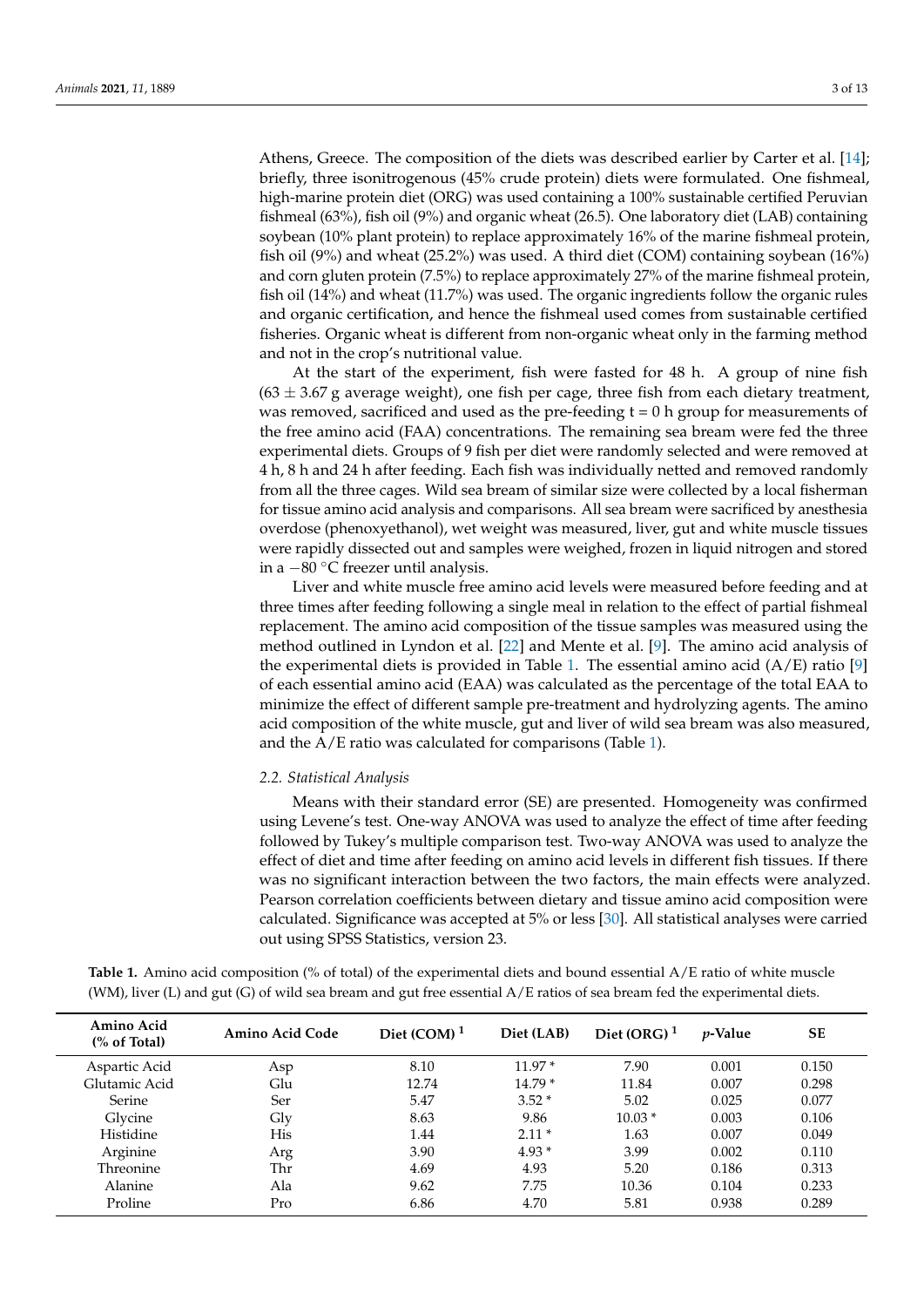<span id="page-3-0"></span>

| Amino Acid<br>% of Total |                       | <b>Amino Acid Code</b> | Diet $(COM)^1$ | Diet (LAB)    | Diet (ORG) $1$                             | $p$ -Value                                    | <b>SE</b>                                  |
|--------------------------|-----------------------|------------------------|----------------|---------------|--------------------------------------------|-----------------------------------------------|--------------------------------------------|
| Tyrosine                 |                       | Tyr                    | 2.59           | $2.11*$       | 2.37                                       | 0.001                                         | 0.034                                      |
| Valine                   |                       | Val                    | 6.17           | $7.04*$       | 6.55                                       | 0.003                                         | 0.105                                      |
| Methionine               |                       | Met                    | 2.26           | 2.82          | 2.83                                       | 0.176                                         | 0.235                                      |
| Isoleucine               |                       | <b>Ile</b>             | 5.06           | 6.34          | 5.06                                       | 0.185                                         | 0.355                                      |
| Leucine                  | Leu                   |                        | 10.52          | $8.45*$       | 8.87                                       | 0.045                                         | 0.254                                      |
| Phenylalanine            | Phe                   |                        | 4.89           | $4.23*$       | 4.13                                       | 0.004                                         | 0.068                                      |
| Lysine                   |                       | Lys                    | 7.07           | 7.75          | $8.36*$                                    | 0.001                                         | 0.131                                      |
| Amino Acid<br>% of Total | Amino<br>Acid<br>Code | A/E Wild<br><b>WM</b>  | A/E Wild<br>L  | A/E Wild<br>G | Free A/E Gut<br>Fed the<br><b>COM Diet</b> | Free A/E<br>Gut<br>Fed the<br><b>LAB Diet</b> | Free A/E Gut<br>Fed the<br><b>ORG Diet</b> |
| Arginine                 | Arg                   | 10.71                  | 11.80          | 72.41         | 78.67                                      | 71.43                                         | 75.71                                      |
| Histidine                | His                   | 3.28                   | 5.90           | 4.07          | 5.03                                       | 6.03                                          | 4.79                                       |
| Isoleucine               | <b>Ile</b>            | 11.95                  | 15.61          | 1.62          | 0.86                                       | 1.22                                          | 0.94                                       |
| Leucine                  | Leu                   | 14.04                  | 17.70          | 8.32          | 1.75                                       | 2.68                                          | 2.25                                       |
| Lysine                   | Lys                   | 15.23                  | 11.80          | 2.41          | 1.32                                       | 2.15                                          | 1.71                                       |
| Methionine               | Met                   | 3.28                   | 5.90           | 1.22          | 0.93                                       | 1.20                                          | 0.61                                       |
| Phenylalanine            | Phe                   | 5.38                   | 7.68           | 1.63          | 0.96                                       | 1.54                                          | 1.27                                       |
| Threonine                | Thr                   | 8.66                   | 5.90           | 2.78          | 1.52                                       | 2.10                                          | 2.25                                       |
| Tyrosine                 | Tyr                   | 4.47                   | 5.9            | 1.41          | 0.83                                       | 1.39                                          | 1.10                                       |
| Valine                   | Val                   | 11.95                  | 11.8           | 2.70          | 1.26                                       | 1.66                                          | 1.62                                       |

**Table 1.** *Cont*.

The standard error and the *p*-values are taken on the basis of amino acid composition expressed as mg/100 g wet tissue. Data are presented as means of three replicates (*n* = 3). The asterisk indicates that there are statistically significant differences among the diets (analysis of variance, *p* < 0.05; Tukey's multiple comparison test for means). **<sup>1</sup>** Data from Mente et al. [\[31\]](#page-11-5). A/E ratio = {(essential amino acid/total essential amino acids)  $\times$  100}. Data are presented as means of three replicates (Mente et al. [\[9\]](#page-10-8)).

#### **3. Results**

In relation to the conventional diet (COM), the laboratory diet (LAB) contained more aspartic acid, glutamic acid, glycine, histidine, arginine, isoleucine, valine and lysine, while the content of serine, proline, tyrosine, leucine and phenylalanine was lower (Table [1\)](#page-3-0). The organic diet (ORG) contained more arginine, lysine and glycine and less leucine, aspartic and glutamic acid than the conventional diet. There were significant differences in amino acid levels of lysine and arginine between the three diets (Table [1\)](#page-3-0) ( $p < 0.05$ ). Concerning the organic diet (ORG), the laboratory diet contained more aspartic acid, glutamic acid, histidine, arginine, isoleucine and valine, while the content of serine, glycine, proline, tyrosine and lysine was lower.

At the end of the experiment, the free EAA composition of the gut of the fish fed the organic diet was strongly correlated ( $r^2$  = 0.98,  $p$  < 0.05) with the EAA composition of the fish fed the laboratory diet. The A/E ratios of the white muscle of the wild sea bream showed that the concentrations of arginine, lysine and leucine were the highest (Table [1\)](#page-3-0). The liver of the wild sea bream showed the highest A/E ratios for leucine and isoleucine and similar ratios for arginine, lysine and valine. The EAA composition of white muscle of wild sea bream was more correlated ( $r^2$  = 0.80,  $p$  < 0.05) with the essential amino acid composition of the laboratory diet than the other two diets. The essential amino acid composition of the liver tissue of wild sea bream was more correlated ( $r^2 = 0.85$ ,  $p < 0.05$ ) with the essential amino acid composition of the laboratory diet than the other two diets. The EAA composition of the gut of wild sea bream was more correlated ( $r^2 = 0.91$ ,  $p < 0.05$ ) with the EAA composition of the laboratory diet than the other two diets. The essential amino acid composition of the organic diet was more correlated with the laboratory diet  $(r^2 = 0.97, p < 0.05)$  than the conventional diet  $(r^2 = 0.95, p < 0.05)$ .

Liver and white muscle free amino acids levels of the pre-feeding  $(t = 0 h)$  group were compared with those at 4, 8 and 24 h after feeding to examine whether there were any differences due to diet or time after feeding (Table [2\)](#page-4-0). Diet did not have an effect on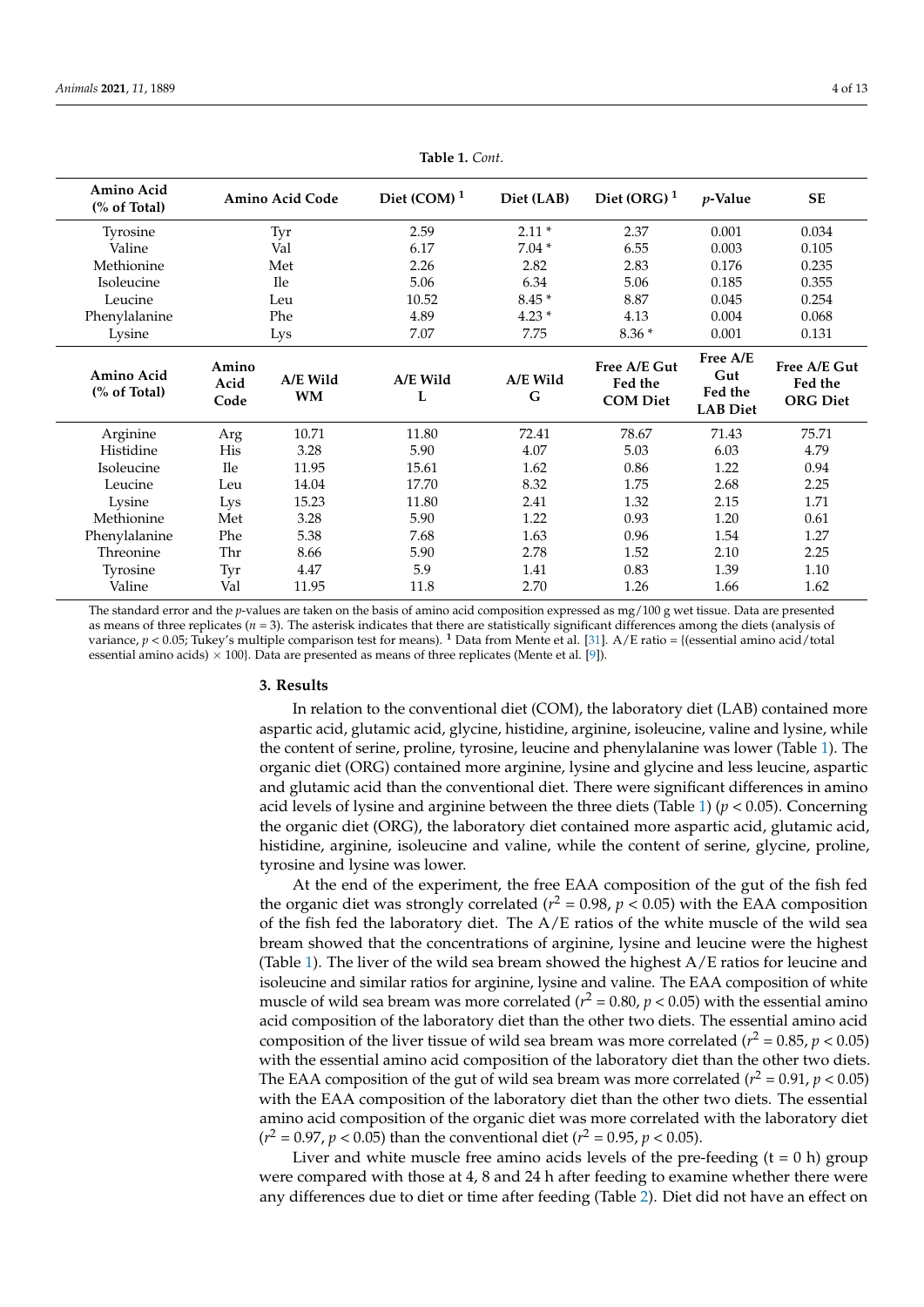post-prandial free amino acid changes (*p*-values, 0.78 for liver, 0.28 for white muscle) in either tissue. However, time after feeding a single meal had a significant effect on the amino acid concentration (*p*-values, 0.001 for liver, 0.0001 for white muscle), for both liver and white muscle tissues.

<span id="page-4-0"></span>Table 2. Free total (AA) and total essential amino acids (EAA) (mg/100 g wet tissue) in liver and white muscle for sea bream before feeding (0 h) and at different times after feeding (4, 8, 24 h) (mean  $\pm$  SE,  $n$  = 9 at each time).

| Time after Feeding (h) |                             |                             |                             | 24                          |
|------------------------|-----------------------------|-----------------------------|-----------------------------|-----------------------------|
| Total AA liver         | $30.77\pm0.16$ a            | $24.57 + 7.17^{\mathrm{b}}$ | $26.11 + 1.84$ <sup>a</sup> | $19.30 + 3.95$ <sup>a</sup> |
| Total EAA liver        | $35.21 + 1.07$ <sup>a</sup> | $31.56 + 7.91$ b            | $32.51\pm0.86$ b            | $23.65 + 2.84$ <sup>a</sup> |
| Total EAA white muscle | $26.56 + 1.13$ <sup>a</sup> | $28.01 + 2.12^{\text{b}}$   | $25.18 \pm$ 3.50 $^{\rm a}$ | $21.76 + 2.65$ <sup>a</sup> |
| Total AA white muscle  | $18.26 + 5.56$ <sup>a</sup> | $19.06 + 6.52$ <sup>a</sup> | $17.04 + 4.65$ <sup>a</sup> | $16.07 + 6.36$ <sup>a</sup> |

There were no statistically significant differences (*p* > 0.05) between the mean concentrations of total AA in white muscle. Mean values in a row followed by a different superscript letter are significantly different (analysis of variance*, p <* 0.05; Tukey's multiple comparison test<br>for means). for means).  $\frac{1}{100}$  and  $\frac{1}{100}$  and  $\frac{1}{100}$  between the mean concentrations of total AA in white muscle. Mean values in a

> The most notable change in the liver was a significant decrease in total AA and total The most notable change in the liver was a significant decrease in total AA and total EAA at 4 h after feeding. There were no statistically significant differences  $(p > 0.05)$ between the mean concentrations of total white muscle FAA before and following feeding (0, 4, 8 and 24 h after a single meal). However, the total essential white muscle FAA were (0, 4, 8 and 24 h after a single meal). However, the total essential white muscle FAA were significantly higher at 4 h after a meal (Table 2). The peak amino acid concentrations were significantly higher at 4 h after a [me](#page-4-0)al (Table 2). The peak amino acid concentrations were not similar between the two tissues but occurred at 4 h after feeding. not similar between the two tissues but occurred at 4 h after feeding.

> The FAA white muscle concentrations of thre[oni](#page-5-0)ne (Figure 1a), increased significantly 4 h after f[eed](#page-5-0)ing; lysine increased significantly 8 h after feeding (Figure 1a); and histidine (Figure 1b), while the FAA concentrations of valine, methionine and phenylalanine (Figure [1c](#page-5-0)) increased from 4 to 8 h, and leucine and serine increased significantly at 8 h after a meal (*p* < 0.05) (Figure [1c](#page-5-0) and Figure 3a). The FAA liver concentrations of histidine (Figure [2\)](#page-6-0) increased significantly 4 h after feeding ( $p < 0.05$ ). Arginine in the liver decreased significantly 4 h after feeding ( $p < 0.05$ ) (Figure [2\)](#page-6-0). The FAA white muscle concentrations of glutamic acid and alanine (Figure [3a](#page-7-0)) increased significantly 4 h after feeding; proline (Figure [3a](#page-7-0)) decreased significantly 4 h after feeding ( $p < 0.05$ ). The FAA liver concentrations of alanine (Figure [3b](#page-7-0)) increased significantly 4 h after feeding ( $p < 0.05$ ). The concentrations of proline in the liver increased significantly at 8 h after a meal ( $p < 0.05$ ) (Figure [3b](#page-7-0)).



**Figure 1.** *Cont*.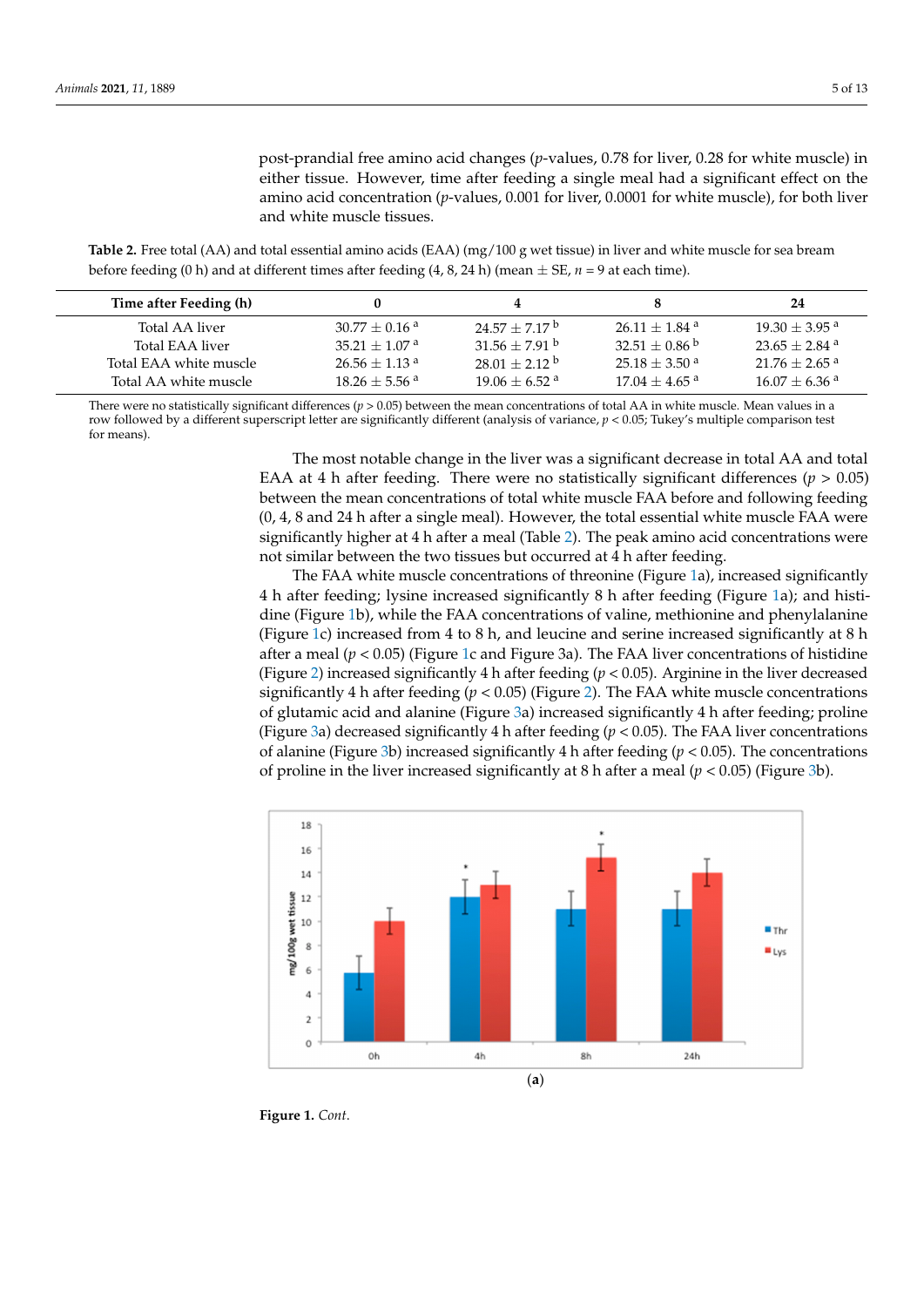<span id="page-5-0"></span>

Figure 1. Essential white muscle free amino acid (FAA) concentration (mg/100 g wet tissue): (a) threonine and lysine, (b) histidine and (c) methionine, leucine, phenylalanine and valine before laboratory experimental diet. Data are expressed as mean ± SE, *n* = 9 fish per time point. The asterisk above bars indicates  $(t = 0 h)$  and after feeding (4 h, 8 h, 24 h) with the laboratory experimental diet. Data are expressed as mean  $\pm$  SE,  $n$  = 9 fish per time point. The asterisk above bars indicates that there are statistically significant differences among the time after feeding ( $p < 0.05$ ).



**Figure 2.** *Cont*.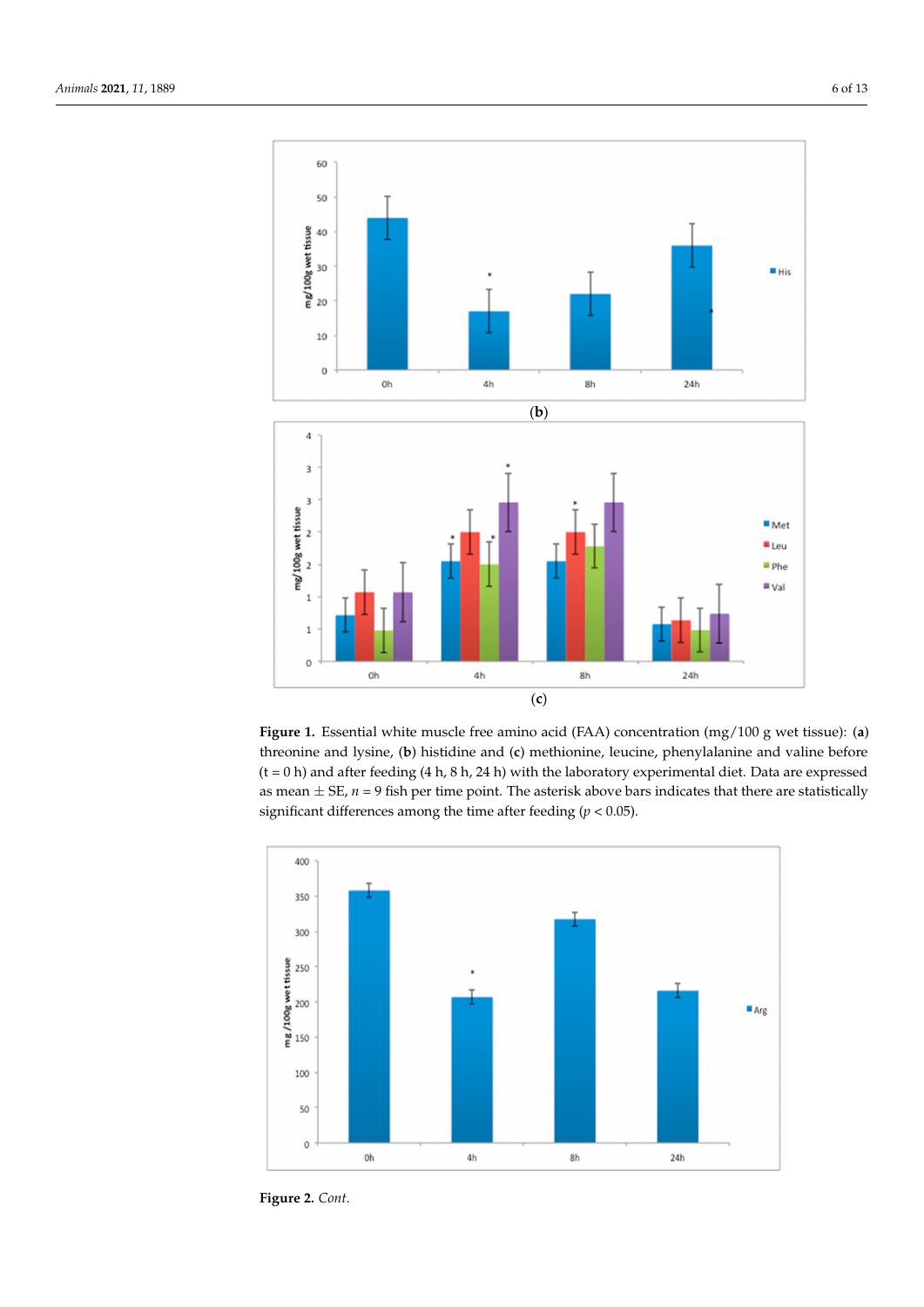<span id="page-6-0"></span>

*Animals* **2021**, *11*, x FOR PEER REVIEW 7 of 13

**Figure 2.** Arginine (Arg) and histidine (His) liver free amino acid (FAA) concentration (mg/100 g **Figure 2.** Arginine (Arg) and histidine (His) liver free amino acid (FAA) concentration (mg/100 g  $\frac{1}{2}$  and  $\frac{1}{2}$  and  $\frac{1}{2}$  and  $\frac{1}{2}$  and  $\frac{1}{2}$  and  $\frac{1}{2}$  and  $\frac{1}{2}$  and  $\frac{1}{2}$  and  $\frac{1}{2}$  and  $\frac{1}{2}$  and  $\frac{1}{2}$  and  $\frac{1}{2}$  and  $\frac{1}{2}$  and  $\frac{1}{2}$  and  $\frac{1}{2}$  and  $\frac{1}{2}$  a Data are expressed as mean  $\pm$  SE,  $n$  = 9 fish per time point. The asterisk above bars indicates that there are statistically significant differences among the time after feeding (*p* < 0.05). there are statistically significant differences among the time after feeding (*p* < 0.05).  $\mathcal{C}$  to  $\mathcal{C}$  h) and after feeding (4 h, 8 h, 24 h) with the laboratory experimental diet.



**Figure 3.** *Cont*.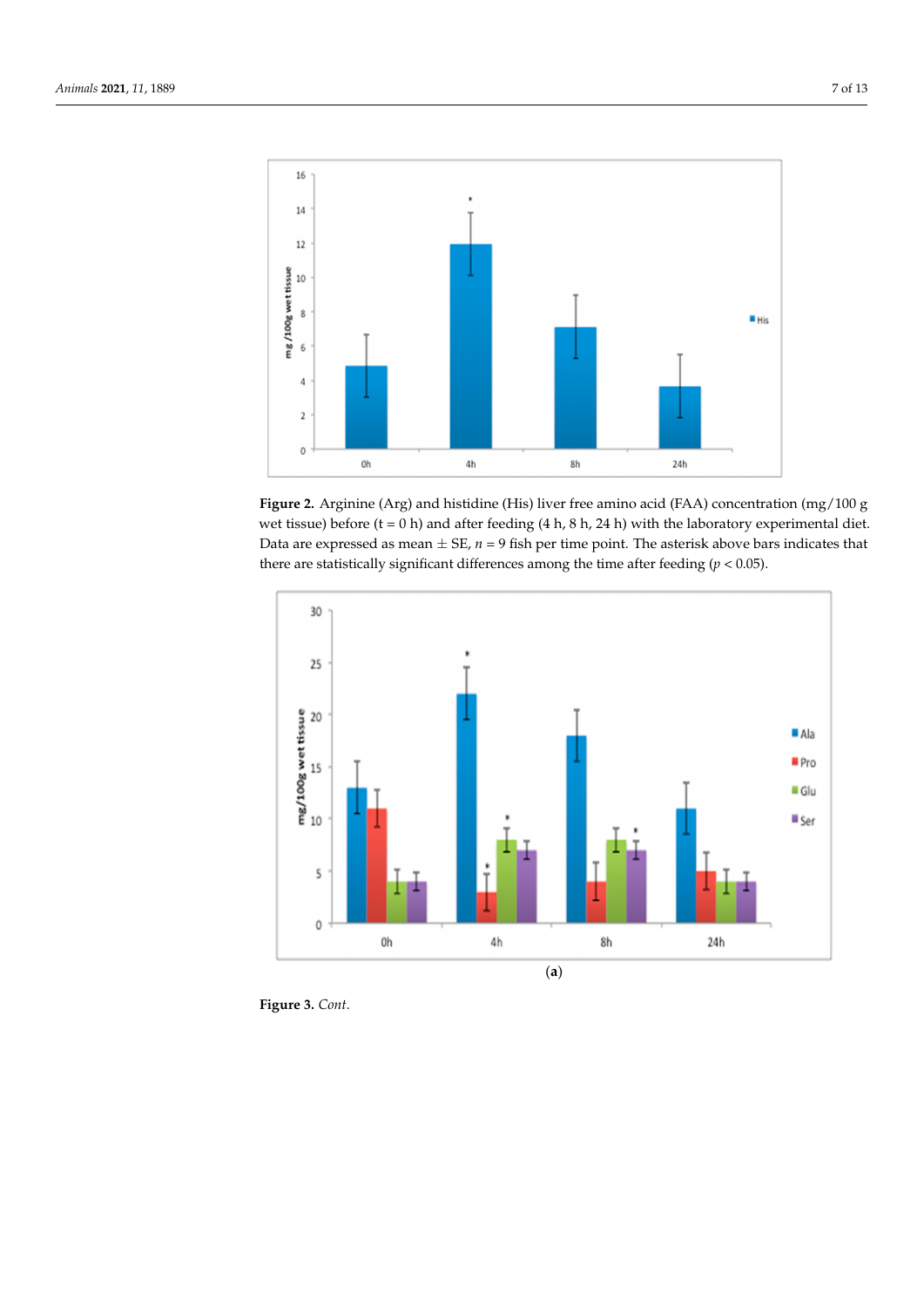<span id="page-7-0"></span>

*Animals* **2021**, *11*, x FOR PEER REVIEW 8 of 13

**Figure 3.** Non-essential free amino acid (FAA) concentration (mg/100 g wet tissue): (a) white muscle and (b) liver before  $(t = 0 h)$  and after feeding  $(4 h, 8 h, 24 h)$  with the laboratory experimental diet. Data are expressed as mean  $\pm$  SE,  $n = 9$  fish per time point. The asterisk above bars indicates that there are statistically significant differences among the time after feeding ( $p < 0.05$ ).

# **4. Discussion**

Post-prandial protein synthesis after a single meal in warm- and cold-water fish species increases from 4 to 6 h after a meal, remains elevated and generally returns to the pre-feeding levels after around 24 h [\[14,](#page-10-11)[20\]](#page-10-15). Similarly, there are post-prandial changes In free amino acid pools. The pattern of changes in post-prandial protein synthesis is influenced by many factors including the tissue, temperature, diet composition and amino acid intake and specifically by the relative concentrations of FAA in each tissue. Dietary AA are mostly absorbed as  $\overrightarrow{PA}$  or as small peptides [\[32\]](#page-11-6).

However, tissue concentrations of FAA are tightly regulated [33], and absorbed AA However, tissue concentrations of FAA are tightly regulated [\[33\]](#page-11-7), and absorbed AA are quickly polymerized into proteins, or irreversibly metabolized. Borey et al. [34] found are quickly polymerized into proteins, or irreversibly metabolized. Borey et al. [\[34\]](#page-11-8) found that the plasma amino acids levels in rainbow trout increased during the post-prandial that the plasma amino acids levels in rainbow trout increased during the post-prandial period, although not significantly in the fish fed a mixed fishmeal/fish oil diet, whereas a period, although not significantly in the fish fed a mixed fishmeal/fish oil diet, whereas significant peak was observed at 6 h after a meal for the plant protein-based diet, and a meal  $\phi$ a significant peak was observed at 6 h after a meal for the plant protein-based diet, and<br> a later response at 12 h was observed in the fish fed the diet rich in fishmeal/fish oil.<br>Figure at 12 h was observed in the fish fed the diet rich in fishmeal/fish oil. Figuieiredo–Silva et al. [\[35\]](#page-11-9) found an increase in plasma FAA 7 h after a meal. In the liver of barramundi, free amino acid levels showed a mild post-prandial elevation, which peaked<br>Charles in the present of the present in the present of the present of the present of the present of the present 2 h after feeding and returned to basal levels within 4 to 8 h [\[36\]](#page-11-10). In the present study, in the liver, a significant decrease occurred, whereas in the white muscle, a significant increase occurred, at 4 h after a meal. Time after feeding had a significant effect on amino acids levels after a single meal in sea bream for both the liver and white muscle. There is a number of species-specific responses in the timing and ability to regulate metabolism due to dietary nutrient utilization. Amino acid flux and temporal changes in the free amino acid concentrations in different tissues highlight the dynamic relationship between amino acid intake and amino acid tissue metabolism [\[22\]](#page-11-3).

A single meal results in an influx of dietary amino acids that is greater than the amount of free amino acids in the whole body, and therefore, due to protein synthesis, tissue free amino acid concentrations change following feeding [\[33\]](#page-11-7). The present study has demonstrated that there was some variation in the free pool concentrations of individual amino acids following feeding. However, in the present study, total essential white muscle FAA concentrations increased over a few hours compared to the pre-feeding levels. Tissue free amino acids are known to be affected by dietary protein quality [\[37,](#page-11-11)[38\]](#page-11-12). The post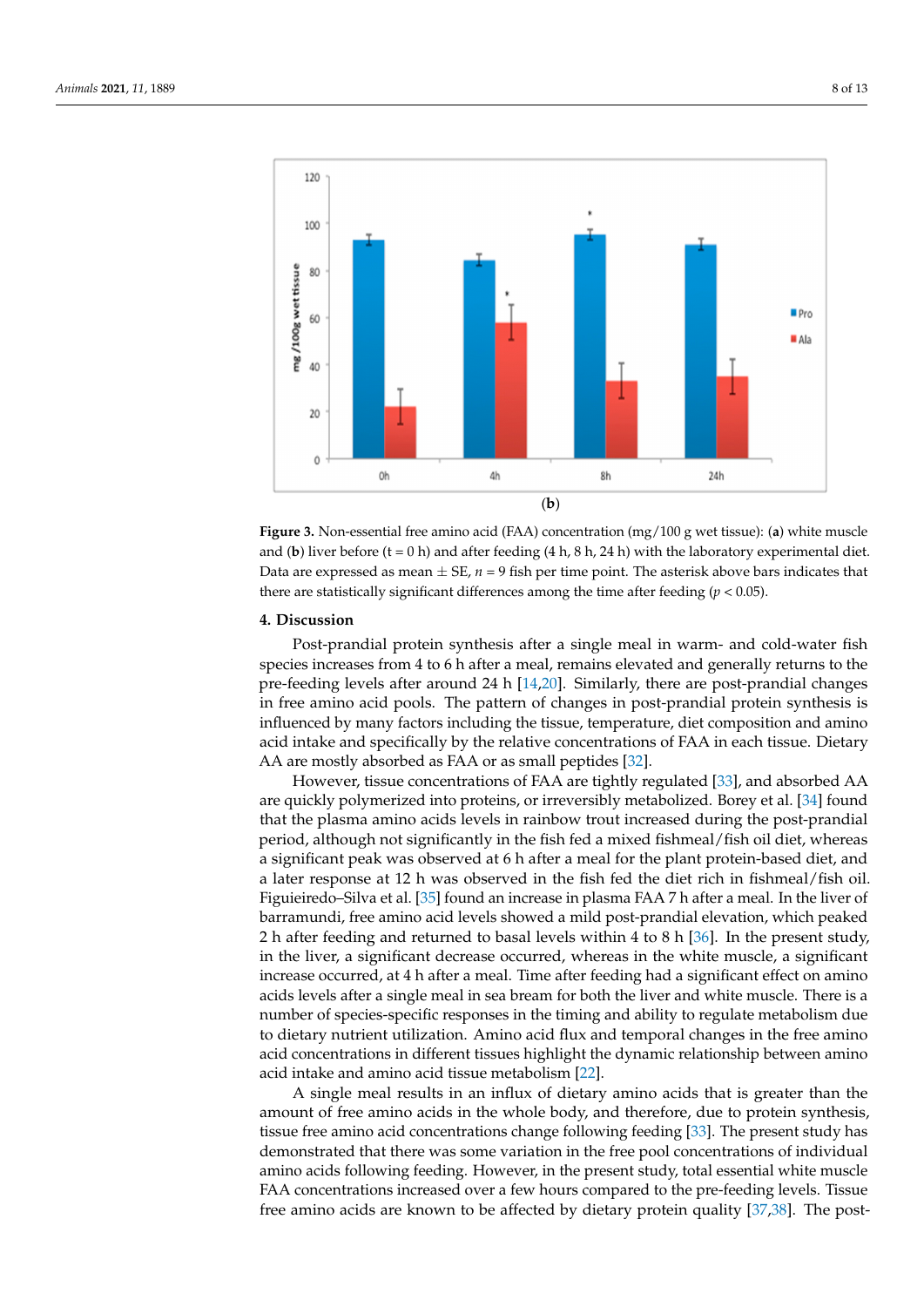prandial increase 4 h after a meal in the total white muscle EAA pool in fish (Table [2\)](#page-4-0) suggested that most of the muscle amino acids were utilized at a lower rate. Nevertheless, the post-prandial decrease 4 h after a meal in the total liver EAA pool in sea bream showed that there was a high amino acid turnover. Determination of amino acid availabilities following post-prandial changes in tissue free amino acids offers more insight into the fish performance, which was studied earlier in Carter et al. [\[14\]](#page-10-11). Carter et al. [\[23\]](#page-11-13) found an increase in the total free amino acid concentrations in rainbow trout and the largest peaks for the EAA. Following feeding, EAA concentrations in the white muscle in salmonids accounted for 150% of the pre-feeding levels, and the proportion of EAAs did not change significantly [\[20](#page-10-15)[,39\]](#page-11-14).

In the present study, lysine, valine and leucine concentrations in the white muscle were up-regulated 4–8 h after feeding a single meal. Gilthead sea bream have high dietary arginine, lysine and methionine-cycteine requirements  $[40]$ . The  $A/E$  ratios of the white muscle of wild sea bream showed that the concentrations of arginine, lysine and leucine were the highest, which correlates with the peak of lysine and leucine found 4 h after a meal. Differences in free amino acids levels being used for protein retention could lead to more amino acids being catabolized due to an imbalance. It seems that intracellular amino acid pools are determined by the movements of amino acids [\[23\]](#page-11-13). Thus, due to protein turnover, there is a high demand for free amino acids in the white muscle of sea bream 4 h after a meal.

A good correlation between essential free amino acids in the hepatopancreas or blood plasma and dietary amino acids occurred 4 h after feeding [\[41\]](#page-11-16). The liver is the central tissue in the regulation of amino acids, and its FAA pool concentration is influenced by the import and export of amino acids as well as by the use of amino acids within the tissue [\[42\]](#page-11-17). Short-term effects of EAA pools in the liver were found in this study. Specific amino acid concentrations in the liver showed a pattern 4 to 8 h after a meal; histidine, proline and alanine showed an increase, while arginine showed a decrease. The decrease in arginine concentrations would suggest that it was rapidly utilized following a meal. The dietary arginine requirements among fish may differ from each other as a result of differences in metabolic and enzymatic efficiency [\[43\]](#page-11-18). Arginine plays various physiological roles in animal cells, such as a component of proteins, an oxidative energy substrate, a stimulator of hormone secretion (e.g., growth hormone, insulin, glucagon) and the precursor of polyamine and nitric oxide (NO), which is vital for vasodilation and immune responses [\[44\]](#page-11-19). Arginase is ubiquitous in fish tissues, with the highest activity in the liver and kidney [\[45\]](#page-11-20). The liver of wild sea bream showed the highest A/E ratios for leucine, isoleucine and similar for arginine, lysine and valine. In sea bream, in the white muscle and liver, Carter et al. [\[14\]](#page-10-11) found the peak activity in protein synthesis at 4 to 8 h after a meal, and a larger increase in the liver than in the white muscle due to the liver's primary role in processing ingested nutrients, in the exportation of amino acids and in synthesizing proteins to other tissues. This implies a response to dietary amino acids due to an increase in amino acid metabolism and protein synthesis rates.

The dietary amino acid supply, amino acids' availability and tissue free EAA levels are related [\[21\]](#page-10-16), and such interrelation has been used for estimating the amino acid requirements of fish [\[3](#page-10-2)[,40](#page-11-15)[,46\]](#page-11-21). Dietary amino acid imbalances will result in unavoidable amino acid losses, and dietary essential amino acid deficiency will cause deamination of the excess amino acids and be used for energy production, lipogenesis or gluconeogenesis, and not for protein synthesis [\[47\]](#page-11-22). A balanced dietary amino acid profile has been shown to increase the amino acid retention in Senegalese sole postlarvae [\[48\]](#page-11-23). Furthermore, dietary amino acid imbalances affect fish protein growth, especially when the dietary protein content is low or the diet, which was offered to the fish, has a high replacement of marine protein with plant protein [\[28,](#page-11-1)[49\]](#page-12-0). In the present study, sea bream were fed three nutritionally balanced, isonitrogenous diets that provided optimum protein and were used to compare the effect of post-prandial tissue amino acids of gilthead sea bream consuming a partial marine protein replacement. We also considered the use of organic certified ingredients.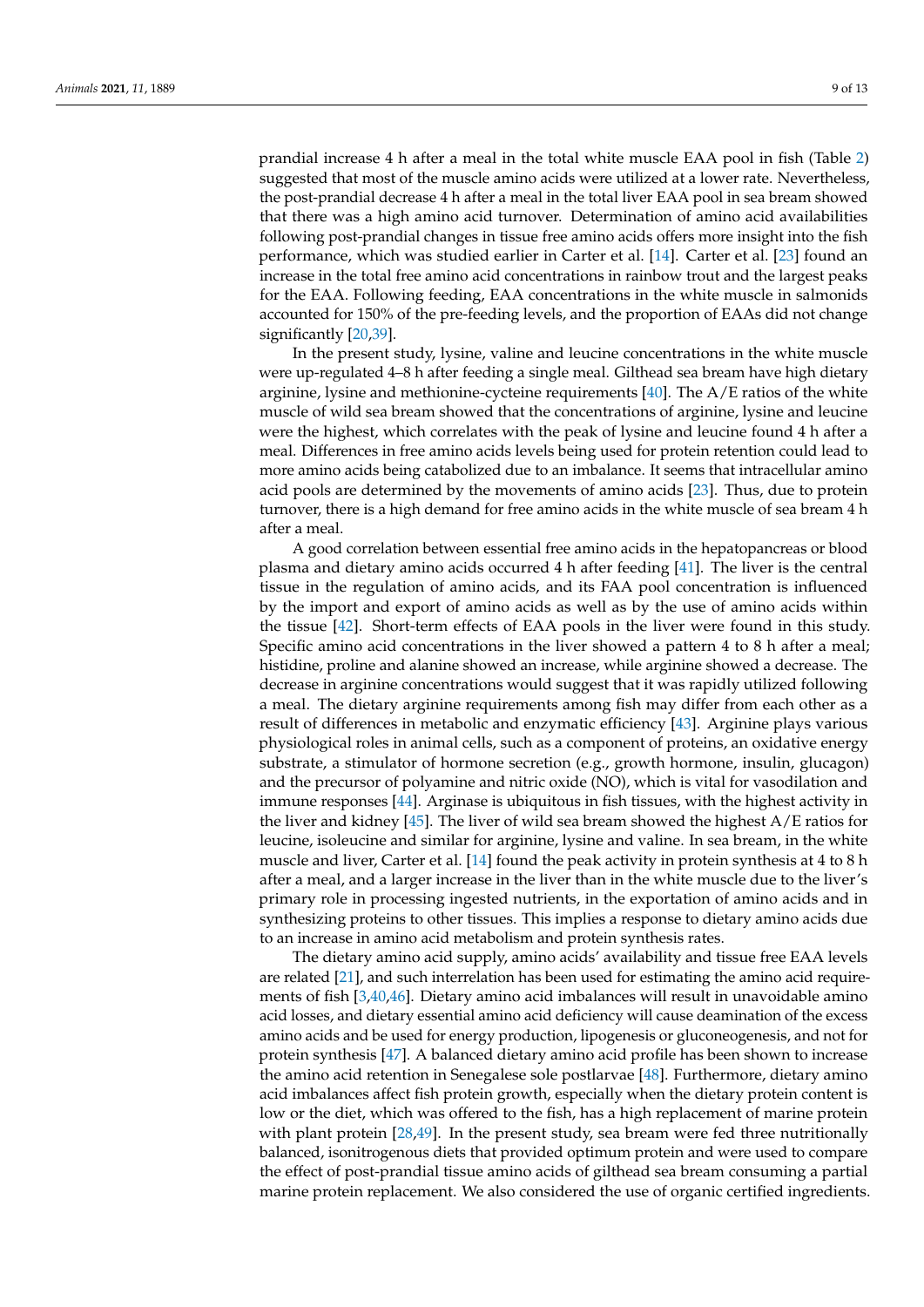The discussion and the debate on fish feeds certified as organic for organic aquaculture are still open due to the balance that needs to be achieved between the fundamental rules in organic culture and the reality of the supply of feed sources for aquafeeds. In organic fish feed production, following the organic regulation, marine protein and fishmeal are the main protein raw ingredients. The results show that the essential amino acid composition of the high marine protein diet with organic certified ingredients was more correlated with the laboratory diet ( $r^2 = 0.97$ ,  $p < 0.05$ ), which contained plant protein to replace 16% of the marine protein, than the conventional diet ( $r^2 = 0.95$ ,  $p < 0.05$ ), which contained plant protein to replace 27% of the marine protein.

In this study, following the hypothesis that an efficient diet should have a broadly similar amino acid profile to that of the experimental animal [\[25\]](#page-11-24), the results show that the laboratory diet seems to have an essential amino acid composition more similar to the white muscle, gut and liver of wild sea bream than the organic and conventional diets. Furthermore, at the end of the experiment, the free EAA composition of the gut of the fish fed the organic diet was strongly correlated ( $r^2$  = 0.98,  $p$  < 0.05) with the EAA composition of the fish fed the laboratory diet (Table [1\)](#page-3-0). It is rich in histidine, arginine, valine and isoleucine contents and has a good AA balance. In addition, wild gilthead sea bream and organic reared gilthead sea bream reflect the hosted gut prokaryotic communities' structure [\[50\]](#page-12-1). The alternative ingredient quality and the ingredient certification to replace fishmeal protein to be used in organic aquaculture require increased attention. Research continues to evaluate novel formulated alternative ingredients and assess product quality to meet the challenges for the production of organic feeds [\[51\]](#page-12-2). Kaushik [\[46\]](#page-11-21) reported the ideal essential amino acid profile for sea bream, and arginine, lysine and leucine were the three limiting ones. Mente et al. [\[31\]](#page-11-5) found that the conventional diet had a deficiency in lysine, methionine, valine, histidine and threonine, while leucine and phenylalanine were in excess in comparison to the organic diet. The arginine A/E ratio was similar between the two diets. Takagi et al. [\[52\]](#page-12-3) showed that soy protein concentrate at an inclusion rate of 50% in the diet was improved by lysine methionine supplementation for juvenile red sea bream. Corn gluten meal can replace 60% of fishmeal protein in diets for gilthead sea bream juveniles, without amino acid supplementation, and was found not to have negative effects on fish performance [\[53\]](#page-12-4). There has been much effort devoted to lowering the inclusion rate of marine protein (fishmeal) in aquaculture feeds, and the result of this study suggests that 16% replacement with plant protein does not affect amino acid retention in sea bream.

#### **5. Conclusions**

Using combinations of plant protein concentrates and EAA supplementation, high levels of replacement (50–75% of fishmeal protein) were achieved in gilthead sea bream without affecting the growth performance or quality traits [\[54\]](#page-12-5). It was confirmed in this study that 16% replacement of marine protein with plant-based protein meets the amino acid needs of sea bream. However, higher or even total replacement of dietary fishmeal protein needs further research to evaluate the ability of fish to synthesize each essential amino acid and by developmental stage in species-specific studies. In the present study, lysine, valine and leucine concentrations in the white muscle were higher 4–8 h after feeding a single meal. The post-prandial increase 4 h after a meal in the total white muscle EAA pool in fish suggested that most of the muscle amino acids were utilized at a lower rate. Nevertheless, the post-prandial decrease 4 h after a meal in the total liver EAA pool in fish showed that the amino acid turnover was higher. There is a number of species-specific responses in the timing and ability to regulate metabolism due to dietary nutrient utilization. The results of the present study emphasize the need to further study dietary treatments and the post-prandial time of tissue amino acid activity to improve the nutritional value of diets for fish.

**Author Contributions:** Conceptualization, E.M., C.G.C., R.S.B.; methodology, E.M., C.G.C., R.S.B., I.N.; formal analysis, E.M., C.G.C., R.S.B., N.V., I.N.; data curation, E.M., C.G.C., R.S.B.; writing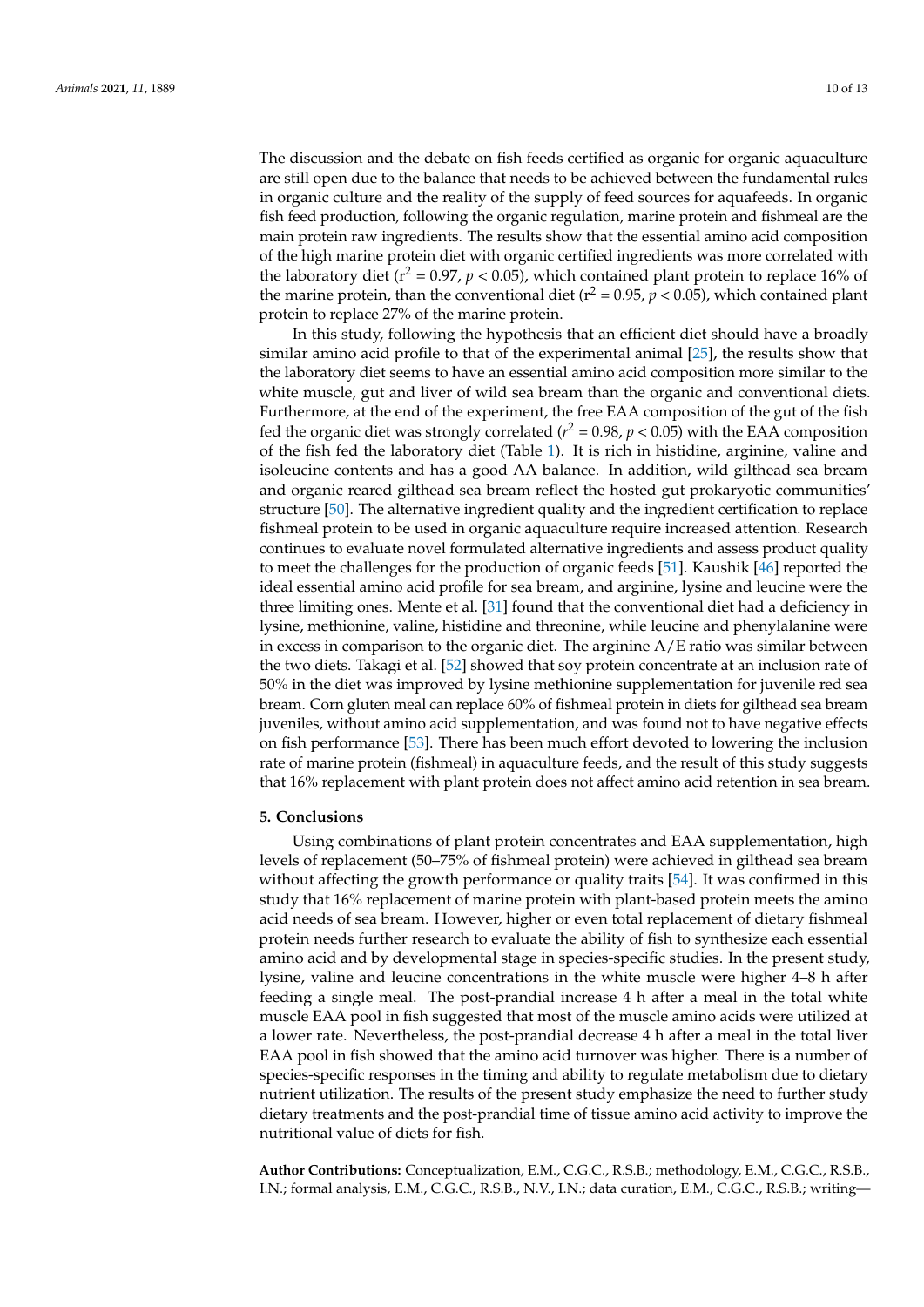original draft preparation, E.M., C.G.C., R.S.B.; writing—review and editing, E.M., C.G.C., R.S.B., I.N.; supervision, E.M. All authors have read and agreed to the published version of the manuscript.

**Funding:** The research received funding from University of Tasmania.

**Institutional Review Board Statement:** Fish in this study were used in compliance with all relevant national, EU laws (Animal Scientific Procedures Act 1986/609/EEC and Directive (2010/63/EU) and institutional guidelines (approval number: 23/03/2011).

**Informed Consent Statement:** Not applicable.

**Data Availability Statement:** The data presented in this study are available on request from the corresponding author.

**Acknowledgments:** The authors wish to express their thanks to the Zoonomi Aquafeed Company (Greece) for their help with feeds and to Ian Davidson and Aberdeen Proteomics, University of Aberdeen, Institute of Medical Sciences (UK) for their help in the amino acid analysis.

**Conflicts of Interest:** The authors declare no conflict of interest.

## **References**

- <span id="page-10-0"></span>1. Houlihan, D.F.; Mathers, E.; Foster, A.R. Biochemical correlates of growth rate in fish. In *Fish Ecophysiology*; Rankin, J.C., Jensen, F.B., Eds.; Chapman and Hall: London, UK, 1993; pp. 45–71.
- <span id="page-10-1"></span>2. Carter, C.G.; Houlihan, D.F. Protein synthesis. In *Nitrogen Excretion, Fish Physiology*; Wright, P.A., Anderson, P.M., Eds.; Academic Press: San Diego, CA, USA, 2001; Volume 20, pp. 31–75.
- <span id="page-10-2"></span>3. Wilson, R.P. Amino acid requirements of finfish. In *Amino Acids in Farm Animal Nutrition*; D'Mello, J.P.F., Ed.; CAB International: Wallingford, UK, 1994; pp. 377–399.
- <span id="page-10-3"></span>4. Bequette, B.J. Amino acid metabolism in animals: An overview. In *Amino Acids in Animal Nutrition*; D'Mello, J.P.F., Ed.; CABI Publishing: Wallingford, UK, 2003; pp. 87–101.
- <span id="page-10-4"></span>5. Langer, H.; Guillaume, J. Effect of feeding pattern and dietary protein source on protein synthesis in European sea bass (*Dicentrarchus labrax*). *Comp. Biochem. Physiol.* **1994**, *108A*, 461–466. [\[CrossRef\]](http://doi.org/10.1016/0300-9629(94)90119-8)
- <span id="page-10-5"></span>6. Houlihan, D.F. Protein turnover in ectotherms and its relationships to energetics. In *Advances in Comparative and Environmental Physiology*; Gilles, R., Ed.; Springer: Berlin, Germany, 1991; Volume 7, pp. 1–47.
- <span id="page-10-6"></span>7. Kimball, S.R.; Jefferson, L.S. Regulation of protein synthesis by branched chain amino acids. *Curr. Opin. Clin. Nutr. Metab. Care* **2001**, *4*, 39–43. [\[CrossRef\]](http://doi.org/10.1097/00075197-200101000-00008) [\[PubMed\]](http://www.ncbi.nlm.nih.gov/pubmed/11122558)
- <span id="page-10-7"></span>8. Layman, D.K. The role of leucine in weight loss diets and glucose homeostasis. *J. Nutr.* **2003**, *133*, 261S–267S. [\[CrossRef\]](http://doi.org/10.1093/jn/133.1.261S) [\[PubMed\]](http://www.ncbi.nlm.nih.gov/pubmed/12514305)
- <span id="page-10-8"></span>9. Mente, E.; Coutteau, P.; Houlihan, D.; Davidson, I.; Sorgeloos, P. Protein turnover, amino acid profile and amino acid flux in juvenile shrimp *Litopenaeus vannamei*: Effects of dietary protein source. *J. Exp. Biol.* **2002**, *205*, 3107–3122. [\[CrossRef\]](http://doi.org/10.1242/jeb.205.20.3107)
- <span id="page-10-9"></span>10. Panserat, S.; Kaushik, S.J. Regulation of gene expression by nutritional factors in fish. *Aquac. Res.* **2010**, *41*, 751–762. [\[CrossRef\]](http://doi.org/10.1111/j.1365-2109.2009.02173.x)
- <span id="page-10-10"></span>11. Langer, H.; Guillaume, J.; Metailler, R.; Fauconneau, B. Augmentation of protein synthesis and degradation by poor dietary amino acid balance on European sea bass (*Dicentrarchus labrax*). *J. Nutr.* **1993**, *123*, 1754–1761. [\[CrossRef\]](http://doi.org/10.1093/jn/123.10.1754)
- 12. De la Higuera, M.; Akharbach, H.; Hidalgo, M.C.; Peragon, J.; Lupianez, J.A.; Garcia-Gallego, M. Liver and white muscle protein turnover rates in the European eel (*Anguilla anguilla*): Effects of dietary protein quality. *Aquaculture* **1999**, *179*, 203–216. [\[CrossRef\]](http://doi.org/10.1016/S0044-8486(99)00163-5)
- 13. Katersky, R.S.; Carter, C.G. The effect of temperature on post-prandial protein synthesis in juvenile barramundi, *Lates calcarifer*. *Comp. Biochem. Physiol. A Mol. Int. Physiol.* **2010**, *156*, 529–536. [\[CrossRef\]](http://doi.org/10.1016/j.cbpa.2010.04.009)
- <span id="page-10-11"></span>14. Carter, C.G.; Mente, E.; Barnes, R.; Nengas, I. Protein synthesis in gilthead sea bream: Response to partial fishmeal replacement. *Br. J. Nutr.* **2012**, *108*, 2190–2197. [\[CrossRef\]](http://doi.org/10.1017/S0007114512000426)
- <span id="page-10-12"></span>15. Larsen, B.K.; Dalsgaard, J.; Pedersen, P.B. Effects of plant proteins on postprandial, free plasma amino acid concentrations in rainbow trout (*Oncorhynchus mykiss*). *Aquaculture* **2012**, *326–329*, 90–98. [\[CrossRef\]](http://doi.org/10.1016/j.aquaculture.2011.11.028)
- <span id="page-10-13"></span>16. Nengas, I.; Alexis, M.N.; Davis, S.J. Partial substitution of fishmeal with soybean meal products and derivatives in diets for the gilthead sea bream *Sparus aurata* (L.). *Aquac. Res.* **1996**, *27*, 147–156. [\[CrossRef\]](http://doi.org/10.1111/j.1365-2109.1996.tb00979.x)
- 17. Robaina, L.; Izquirdo, M.S.; Moyano, F.J.; Socorro, J.; Vergara, J.M.; Montero, D.; Fernandez-Palacios, H. Soybean and lupin seed meals as protein sources in diets for gilthead bream (*Sparus aurata*)-nutritional and histological implications. *Aquaculture* **1995**, *130*, 219–233. [\[CrossRef\]](http://doi.org/10.1016/0044-8486(94)00225-D)
- 18. Kissil, G.W.; Lupatsch, I.; Higgs, D.A.; Hary, R.W. Dietary substitution of soy and rapeseed protein concentrates for fish meal, and their effects on growth and nutrient utilization in gilthead seabream *Sparus aurata* L. *Aquac. Res.* **2000**, *31*, 595–601. [\[CrossRef\]](http://doi.org/10.1046/j.1365-2109.2000.00477.x)
- <span id="page-10-14"></span>19. Gatlin, D.M.; Barrows, F.T.; Brown, P.; Dabrowski, K.; Gaylord, T.G.; Hardy, R.W.; Herman, E.; Hu, G.S.; Krogdahl, A.; Nelson, R.; et al. Expanding the utilization of sustainable plant products in aquafeeds: A review. *Aquac. Res.* **2007**, *38*, 551–579. [\[CrossRef\]](http://doi.org/10.1111/j.1365-2109.2007.01704.x)
- <span id="page-10-15"></span>20. Carter, C.; Houlihan, D.F.H.; Kiessling, A.; Medale, F.; Jobling, M. Physiological effects of feeding. In *Food Intake in Fish*; Houlihan, D.F.H., Boujard, T., Jobling, M., Eds.; Blackwell Science: Oxford, UK, 2001; pp. 297–332.
- <span id="page-10-16"></span>21. Kaushik, S.J.; Luquet, P. Influence of dietary amino acid patterns on the free amino acid contents of blood and muscle of rainbow trout (*Salmo gairdnerii R.*). *Comp. Biochem. Physiol. B* **1979**, *64*, 175–180. [\[CrossRef\]](http://doi.org/10.1016/0305-0491(79)90157-3)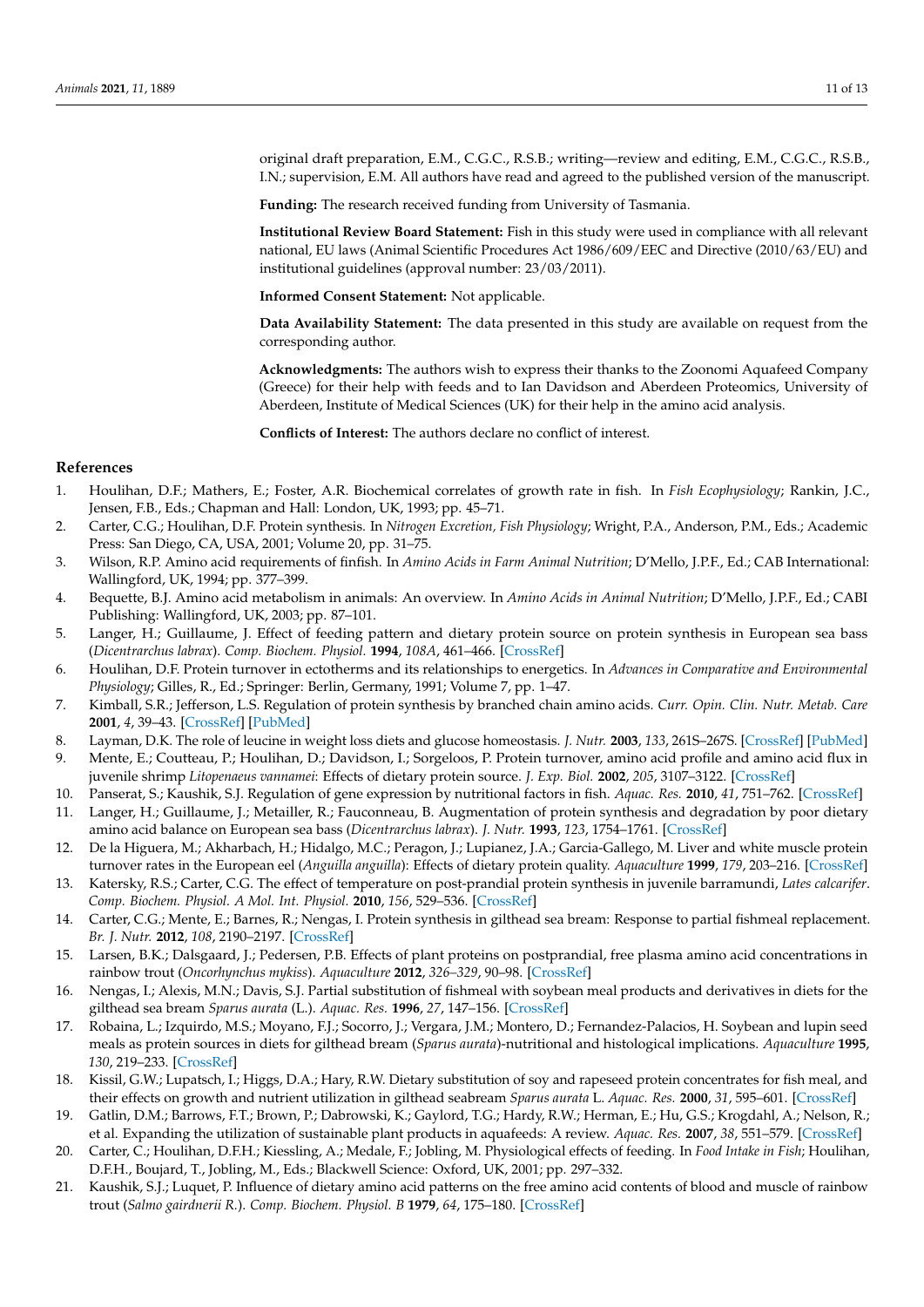- <span id="page-11-3"></span>22. Lyndon, A.R.; Davidson, I.; Houlihan, D.F. Changes in tissue and plasma free amino acid concentrations after feeding in Atlantic cod. *Fish Physiol. Biochem.* **1993**, *10*, 365–375. [\[CrossRef\]](http://doi.org/10.1007/BF00004503)
- <span id="page-11-13"></span>23. Carter, C.G.; He, Z.Y.; Houlihan, D.F.; McCarthy, I.D.; Davidson, I. Effect of feeding on tissue free amino acid concentrations in rainbow trout (*Oncorhynchus mykiss*). *Fish Physiol. Biochem.* **1995**, *14*, 153–164. [\[CrossRef\]](http://doi.org/10.1007/BF00002458)
- 24. Carter, C.G.; Houlihan, D.F.; He, Z.-Y. Changes in tissue free amino acid concentrations in Atlantic salmon, *Salmo salar* L., after consumption of a low ration. *Fish Physiol. Biochem.* **2000**, *23*, 295–306. [\[CrossRef\]](http://doi.org/10.1023/A:1011187026997)
- <span id="page-11-24"></span>25. Mente, E.; Deguara, S.; Santos, M.B.; Houlihan, D. White muscle free amino acid concentrations following feeding a maize gluten dietary protein in Atlantic salmon (*Salmo salar L.*). *Aquaculture* **2003**, *225*, 133–147. [\[CrossRef\]](http://doi.org/10.1016/S0044-8486(03)00285-0)
- 26. McCarthy, I.D.; Fuiman, L.A. Post-prandial changes in protein synthesis in red drum (*Sciaenops ocellatus*) larvae. *J. Exp. Biol.* **2011**, *214*, 1821–1828. [\[CrossRef\]](http://doi.org/10.1242/jeb.052753) [\[PubMed\]](http://www.ncbi.nlm.nih.gov/pubmed/21562168)
- <span id="page-11-0"></span>27. Xu, D.; He, G.; Mai, K.; Zhou, H.; Xu, W.; Song, F. Postprandial nutrient-sensing and metabolic responses after partial dietary fishmeal replacement by soyabean meal in turbot (*Scophthalmus maximus L*.). *Br. J. Nutr.* **2016**, *115*, 379–388. [\[CrossRef\]](http://doi.org/10.1017/S0007114515004535) [\[PubMed\]](http://www.ncbi.nlm.nih.gov/pubmed/26586314)
- <span id="page-11-1"></span>28. Gomez-Requeni, P.; Mingarro, M.; Kirchner, S.; Calduch-Giner, J.A.; Medale, F.; Corraze, G.; Panserat, S.; Martin, S.A.M.; Houlihan, D.F.; Kaushik, S.J.; et al. Protein growth performance, amino acid utilisation and somatotropic axis responsiveness to fish meal replacement by plant protein sources in gilthead sea bream (*Sparus aurata*). *Aquaculture* **2004**, *232*, 493–510. [\[CrossRef\]](http://doi.org/10.1016/S0044-8486(03)00532-5)
- <span id="page-11-2"></span>29. Santigosa, E.; Sanchez, J.; Medale, F.; Kaushil, S.J.; Perez-Sanchez, J.; Gallardo, M.A. Modifications of digestives enzymes in trout (*Onchorynchus mykiss*) and sea bream (*Sparus aurata*) in response to dietary fish meal replacement by plant protein sources. *Aquaculture* **2008**, *317*, 68–74. [\[CrossRef\]](http://doi.org/10.1016/j.aquaculture.2008.06.007)
- <span id="page-11-4"></span>30. Zar, J.H. *Biostatistical Analysis*; Prentice-Hall: Bergen, NJ, USA, 1996; p. 663.
- <span id="page-11-5"></span>31. Mente, E.; Stratakos, A.; Boziaris, I.S.; Kormas, K.A.; Karalazos, V.; Karapanagiotidis, I.T.; Catsiki, A.V.; Leondiadis, L. The effect of organic and conventional production methods on sea bream growth, health and body composition; a field experiment. *Sci. Mar.* **2012**, *76*, 549–560. [\[CrossRef\]](http://doi.org/10.3989/scimar.03411.07C)
- <span id="page-11-6"></span>32. Rønnestad, I.; Morais, S. Digestion. In *Fish Larval Physiology*; Finn, R., Kapoor, B., Eds.; Science Publishers: Enfield, NH, USA, 2008; pp. 201–262.
- <span id="page-11-7"></span>33. Houlihan, D.F.; Carter, C.G.; McCarthy, I.D. Protein turnover in animals. In *Nitrogen and Excretion*; Wright, P.J., Walsh, P.A., Eds.; CRC Press: Boca Raton, FL, USA, 1995; pp. 1–29.
- <span id="page-11-8"></span>34. Borey, M.; Pancerat, S.; Surget, A.; Cluzeaud, M.; Plagnes-Juan, E.; Herman, A.; Lazzaarotto, V.; Corraze, G.; Medale, F.; Lauga, B.; et al. Postprandial kinetics of gene expression of proteins involved in the digestive process in rainbow trout (*O. mykiss*) and impact of diet composition. *Fish Physiol. Biochem.* **2016**, *42*, 1187–1202. [\[CrossRef\]](http://doi.org/10.1007/s10695-016-0208-4)
- <span id="page-11-9"></span>35. Figueiredo-Silva, C.A.; Saravanan, S.; Schrama, J.W.; Pancerat, S.; Kaushik, S.; Geurden, I. A comparative study of the metabolic response in rainbow trout and nile tilapia to changes in dietary macronutrient composition. *Br. J. Nutr.* **2013**, *109*, 816–826. [\[CrossRef\]](http://doi.org/10.1017/S000711451200205X)
- <span id="page-11-10"></span>36. Wade, N.M.; Skiba-Casst, S.; Dias, K.; Glencross, B.D. Postprandial molecular responses in the liver of the barramundi, *Lates calcarifer*. *Fish Physiol. Biochem.* **2014**, *40*, 427–443. [\[CrossRef\]](http://doi.org/10.1007/s10695-013-9854-y)
- <span id="page-11-11"></span>37. Walton, M.J.; Wilson, R.P. Postprandial changes in plasma and liver free amino acids of rainbow trout fed complete diets containing casein. *Aquaculture* **1986**, *51*, 105–115. [\[CrossRef\]](http://doi.org/10.1016/0044-8486(86)90132-8)
- <span id="page-11-12"></span>38. Kaushik, S.J.; Luquet, P. Influence of nutritional status on the daily pattern of nitrogen excretion in the carp (*Cyprinus carpio*) and the rainbow trout (*Salmo gairdneri R*.). *Reprod. Nutr. Dev.* **1980**, *20*, 1751–1765. [\[CrossRef\]](http://doi.org/10.1051/rnd:19801002)
- <span id="page-11-14"></span>39. Espe, M.; Lied, E.; Torrissen, K.R. Changes in plasma and muscle free amino acids in Atlantic salmon (*Salmo salar*) during absorption of dies containing different amounts of hydrolysed cod muscle protein. *Comp. Biochem. Physiol.* **1993**, *105A*, 555–562. [\[CrossRef\]](http://doi.org/10.1016/0300-9629(93)90434-6)
- <span id="page-11-15"></span>40. Tibaldi, E.; Kaushik, S.J. Amino acid requirements of Mediterranean fish species. In *Mediterranean Fish Nutrition*; Montero, D., Basurco, B., Nengas, I., Alexis, M., Izquierdo, M., Eds.; CIHEAM (Cahiers Options Méditerranéennes): Zaragoza, Spain, 2005; Volume 63, pp. 59–65.
- <span id="page-11-16"></span>41. Ogata, H. Correlation of essential amino acid patterns between the dietary protein and the blood, hepatopancreas, or skeletal muscle in carp. *Bull. Jpn. Soc. Sci. Fish* **1986**, *52*, 307–312. [\[CrossRef\]](http://doi.org/10.2331/suisan.52.307)
- <span id="page-11-17"></span>42. Jurss, K.; Bastrop, R. Amino acid metabolism in fish. In *Biochemistry and Molecular Biology of Fishes*; Hochachka, P., Mommsen, T., Eds.; Elsevier Press: Amsterdam, The Netherlands, 1992; Volume 4, pp. 159–189.
- <span id="page-11-18"></span>43. Dabrowski, K.; Guderley, H. Intermediary metabolism. In *Fish Nutrition*, 3rd ed.; Halver, J.E., Ed.; Academic Press: San Diego, CA, USA, 2002; pp. 309–365.
- <span id="page-11-19"></span>44. Wu, G.; Morris, M. Arginine metabolism: Nitric oxide and beyond. *Biochem. J.* **1998**, *336*, 1–17. [\[CrossRef\]](http://doi.org/10.1042/bj3360001) [\[PubMed\]](http://www.ncbi.nlm.nih.gov/pubmed/9806879)
- <span id="page-11-20"></span>45. Wright, P.A.; Campbell, A.; Morgan, R.L.; Rosenberger, A.G.; Murray, B.W. Dogmas and controversies in the handling of nitrogenous wastes expression of arginase Type I and II genes in rainbow trout: Influence of fasting on liver enzyme activity and mRNA levels in juveniles. *J. Exp. Biol.* **2004**, *207*, 2033–2042. [\[CrossRef\]](http://doi.org/10.1242/jeb.00958) [\[PubMed\]](http://www.ncbi.nlm.nih.gov/pubmed/15143137)
- <span id="page-11-21"></span>46. Kaushik, S.J. Whole body amino acid composition of European seabass (*Dicentrarchus labrax*), gilthead seabream (*Sparus aurata*) and turbot (*Psetta maxima*) with an estimation of their IAA requirement profiles. *Aquat. Liv. Res.* **1998**, *11*, 355–358. [\[CrossRef\]](http://doi.org/10.1016/S0990-7440(98)80007-7)
- <span id="page-11-22"></span>47. Ballantyne, J.S. Amino acid metabolism. In *Nitrogen Excretion Fish Physiology*; Wright, P.A., Anderson, A.J., Eds.; Academic Press: San Diego, CA, USA, 2001; pp. 77–107.
- <span id="page-11-23"></span>48. Aragão, C.; Conceição, L.E.C.; Martins, D.; Rønnestad, I.; Gomes, E.; Dinis, M.T. A balanced dietary amino acid profile improves amino acid retention in post-larval Senegalese sole (*Solea senegalensis*). *Aquaculture* **2004**, *233*, 293–304. [\[CrossRef\]](http://doi.org/10.1016/j.aquaculture.2003.08.007)